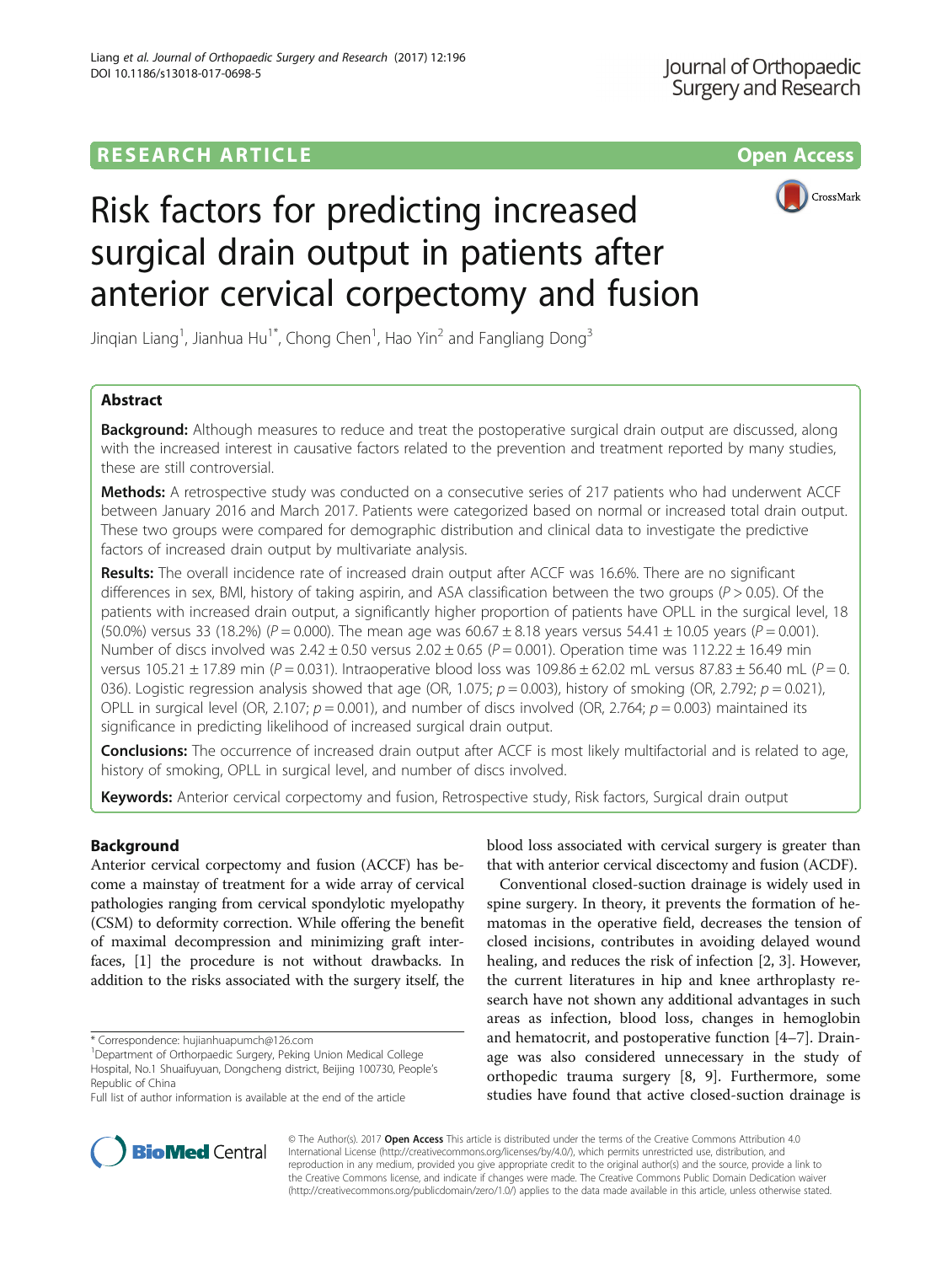associated with an increase of postoperative wound infection and blood transfusions in spinal surgery [[10](#page-4-0)–[12](#page-4-0)].

Considering the unique and potentially life-threatening complications of neck hematoma (such as airway obstruction), many spine surgeons are reluctant to abandon the use of postoperative drainage in ACCF [[13](#page-4-0), [14](#page-4-0)]. Measures to reduce and treat the postoperative surgical drain output are discussed, along with the increased interest in causative factors related to the prevention and treatment reported by many studies. Nevertheless, these are still controversial. Therefore, the identification and quantification of risk factors for increased surgical drain output in patients after ACCF are of paramount importance to the patient and the clinician. In addition to its obvious importance for patient safety, risk factor information becomes critical as health care policy makers implement and enforce "quality" metrics.

This retrospective cohort study was undertaken to investigate (1) the overall incidence of increased surgical drain output in a large population of patients with a background degenerative cervical condition treated with ACCF and (2) the predictive factors for the development of increased surgical drain output in patients after ACCF.

## Methods

We examined data from a consecutive series of 217 patients who had underwent ACCF by one senior surgeon for degenerative cervical disease between January 2016 and March 2017, at one academic hospital—a universitybased medical center. This research was approved by the ethics committee of Peking Union Medical College Hospital. Those patients underwent surgery for nondegenerative disease (trauma, infection, tumor, deformity, and inflammation), total disc replacement, concomitant posterior cervical arthrodesis, thoracic or lumbar spine surgery, or other unrelated procedures were excluded from analysis. Those patients who had increased drain output were defined as drain output more than 50 ml. The cohort identified was divided into patients with drain output more than 50 ml and those who did not (control). Drain output was measured and recorded twice a day in 12-h shifts (at 6 a.m. and 6 p.m.). The drain was routinely removed when the drain output per 12-h shift was  $<$  5 mL.

Demographic data included age, gender, smoking history, body mass index (BMI), American Society of Anesthesiologists (ASA) classification, preoperative hematocrit, history of smoking, and history of major medical comorbidities (diabetes mellitus, hypertension, heart disease, or history of taking aspirin). Surgical data collected included number of discs involved and type of bone graft (autograft vs. allograft). In addition, computed tomography (CT) was used to investigate whether there had been an ossification of posterior longitudinal ligament (OPLL) in the surgical level.

The estimated blood loss was based on the use of the blood loss in the suction canister (accounting for irrigation used on the surgical field) plus the blood loss estimated from the difference in weights of dry and blood-soaked sponges. Routine preoperative and postoperative hematocrit were taken from patients' lab values.

Factors associated with increased drain output were identified using univariate analysis. The data analysis was performed using SPSS version 19.0 (Chicago, IL, USA).Continuous data were compared between the two groups using the student  $t$  test, whereas discontinuous data were analyzed using the chi-squared test. Fisher's exact test was used for small data subsets  $(n < 5)$ . All significance tests were two-tailed, with  $p < 0.05$  representing statistical significance. In addition, a multivariate logistic regression analysis was performed to identify which factors helped predict the probability of an increased drain output.

# Results

# Demographic data

A total of 217 ACCF patients met inclusion criteria. Increased surgical drain output was observed in 16.6% (36 of 217) of patients. A summary of the clinical data for the patients who underwent ACCF with increased surgical drain output and the control groups is presented in Table [1.](#page-2-0) There are no significant differences in sex, BMI, preoperative systolic pressure, preoperative diastolic pressure, history of taking aspirin, and ASA classification, when the two groups were compared. The patients with increased surgical drain output was significantly older than the control group ( $p = 0.001$ ). Of the 36 patients with increased surgical drain output, 18 patients (50.0%) were noted to have OPLL in the surgical level. However, in the control group, only 33 patients (18.2%) were noted ( $p =$ 0.000). Diabetes mellitus and history of smoking were also statistically associated with increased risk of increased surgical drain output: It was found in 25% (9 of 36) and 41.7% (15 of 36) of patients in the group with increased surgical drain output, as compared with 9.9% (18 of 181) and 24.3% (44 of 181) in the control group  $(\chi^2, p = 0.012,$  $p = 0.033$ , respectively). The average number of discs involved was significantly more in the increased surgical drain output group compared with that in the control group (2.42 versus 2.02,  $p = 0.001$ ).

## Intraoperative and postoperative data

Total drain output for this population ranged from 0 to 209 mL. The average drain output for this cohort was  $29.15 \pm 35.38$  mL. The intraoperative blood loss was significantly more in the increased surgical drain output group compared with that in the control group (109.86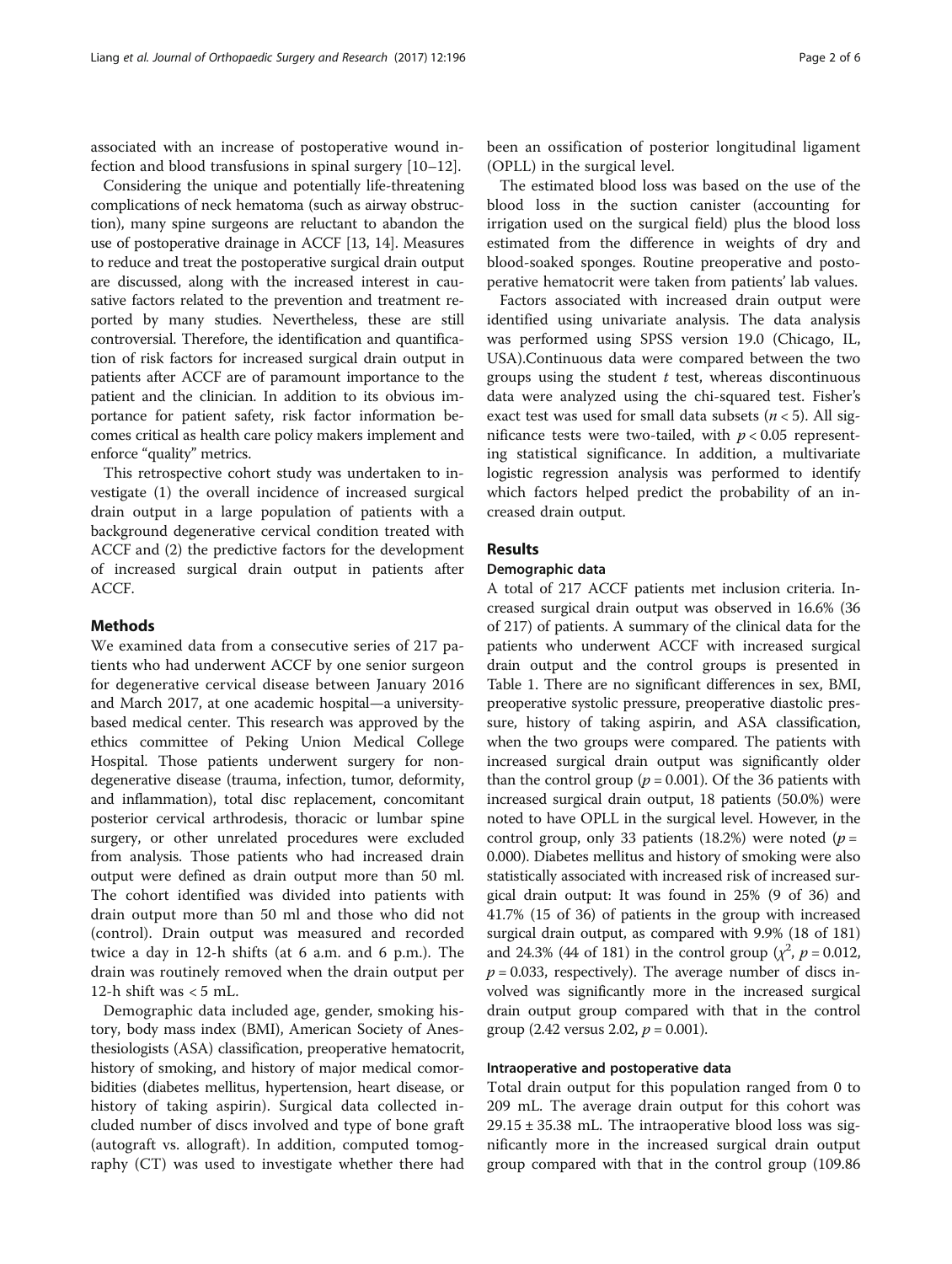| Characteristics                     | Patients with increased surgical drain output |                   | $\mathcal P$ |
|-------------------------------------|-----------------------------------------------|-------------------|--------------|
|                                     | Yes $(n = 36)$                                | No $(n = 181)$    |              |
| Age (years)                         | $60.67 \pm 8.18$                              | $54.41 \pm 10.05$ | 0.001        |
| Sex, n (%)                          |                                               |                   | 0.484        |
| Male                                | 20(55.6)                                      | 89(49.2)          |              |
| Female                              | 16(44.4)                                      | 92(50.8)          |              |
| BMI ( $kg/m2$ )                     | $24.62 \pm 4.04$                              | $25.44 \pm 3.05$  | 0.165        |
| Preoperative systolic pressure      | $132.92 \pm 15.14$                            | 130.99 ± 14.64    | 0.474        |
| Preoperative diastolic pressure     | $78.25 \pm 11.79$                             | $78.64 \pm 11.33$ | 0.850        |
| OPLL in the surgical level, $n$ (%) | 18(50.0)                                      | 33(18.2)          | 0.000        |
| Diabetes mellitus, n (%)            | 9(25.0)                                       | 18(9.9)           | 0.012        |
| History of taking aspirin, n (%)    | 6(16.7)                                       | 15(8.3)           | 0.120        |
| History of smoking, n (%)           | 15(41.7)                                      | 44(24.3)          | 0.033        |
| ASA classification, n (%)           |                                               |                   | 0.791        |
| $ -  $                              | 32(88.9)                                      | 158(87.3)         |              |
| $III-N$                             | 2(11.1)                                       | 23(12.7)          |              |
| Number of discs involved            | $2.42 \pm 0.50$                               | $2.02 \pm 0.65$   | 0.001        |
| RMI hody mass index                 |                                               |                   |              |

<span id="page-2-0"></span>Table 1 Demographic characteristics and surgery related factors of the patients

MI body mass index

versus 87.83 mL,  $p = 0.036$ ). The length of drainage retention in the increased surgical drain output group was longer than the control group significantly  $(p = 0.000)$ . The increased surgical drain output group also had a significantly longer hospital stay than the control group ( $p =$ 0.036). However, no significant differences were found between the two groups in the hemoglobin and hematocrit values preoperatively and postoperatively (Table 2). The two groups were comparable in terms of rates of wound problem incidences (Table [3\)](#page-3-0). No patient in either group underwent additional surgery for any reason.

### Predictive factors of increased surgical drain output

In the patients with increased surgical drain output group, multivariate logistic regression analysis demonstrated that age (OR, 1.075;  $p = 0.003$ ), history of smoking (OR, 2.792;  $p = 0.021$ ), OPLL in surgical level (OR, 2.107;  $p = 0.001$ ), and number of discs involved (OR, 2.764;  $p = 0.003$ ) maintained its significance in predicting likelihood of increased surgical drain output (Table [4\)](#page-3-0). Nagelkerke  $R^2$  indicated that this model explained 28.9% of the variance of likelihood of increased surgical drain output.

| Characteristics                | Patients with increased surgical drain output |                    | $\overline{P}$ |
|--------------------------------|-----------------------------------------------|--------------------|----------------|
|                                | Yes $(n = 36)$                                | No $(n = 181)$     |                |
| Operation time (min)           | $112.22 \pm 16.49$                            | $105.21 \pm 17.89$ | 0.031          |
| Intraoperative blood loss (mL) | $109.86 \pm 62.02$                            | $87.83 \pm 56.40$  | 0.036          |
| Drainage (mL)                  | $94.44 \pm 37.70$                             | $16.17 \pm 14.27$  | 0.000          |
| Length of drainage (h)         | $86.00 \pm 25.25$                             | $50.87 \pm 17.67$  | 0.000          |
| Hemoglobin (g/dL)              |                                               |                    |                |
| Baseline                       | $135.86 \pm 11.60$                            | $138.27 \pm 14.19$ | 0.339          |
| Day 1 postoperation            | $128.06 \pm 11.65$                            | $129.33 \pm 13.03$ | 0.586          |
| At discharge                   | $130.92 \pm 13.31$                            | $132.38 \pm 15.64$ | 0.601          |
| Hematocrit (%)                 |                                               |                    |                |
| Baseline                       | $39.95 \pm 3.24$                              | $40.64 \pm 3.83$   | 0.314          |
| Day 1 postoperation            | $37.98 \pm 4.03$                              | $37.79 \pm 3.83$   | 0.791          |
| At discharge                   | $38.27 \pm 3.81$                              | $38.95 \pm 3.39$   | 0.283          |
| Length of stay (d)             | $5.17 \pm 1.23$                               | $4.62 \pm 1.45$    | 0.036          |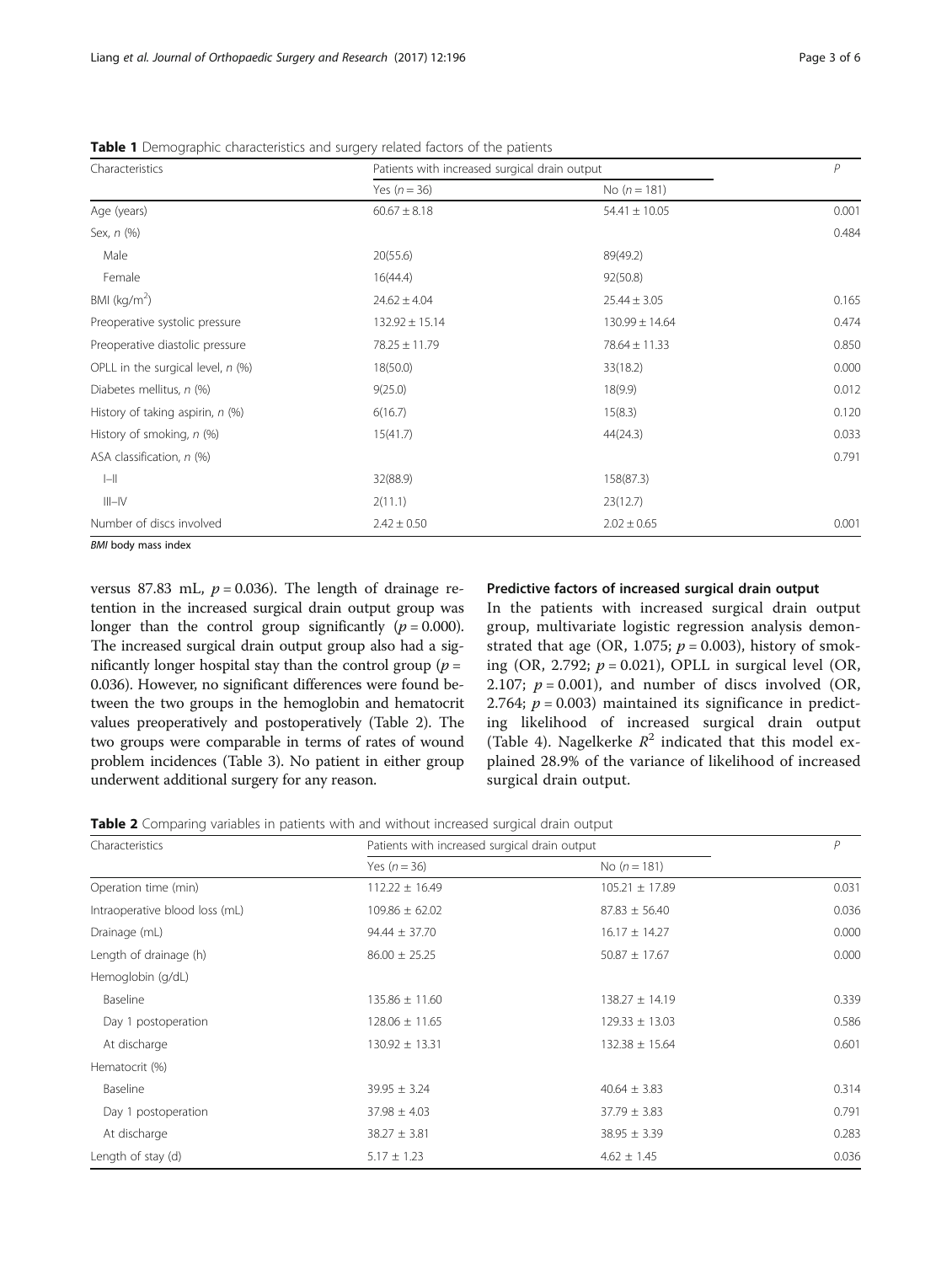| Complications                 | Patients with increased surgical drain output |                |       |
|-------------------------------|-----------------------------------------------|----------------|-------|
|                               | Yes $(n = 36)$                                | No $(n = 181)$ |       |
| Dressing reinforcement, n (%) | 0(0)                                          | O(0)           | 1.000 |
| Oozing, n (%)                 | 4(11.1)                                       | 8(4.4)         | 0.109 |
| Subcutaneous hematoma, n (%)  | 0(0)                                          | O(0)           | 1.000 |
| Ecchymosis, n (%)             | 7(19.4)                                       | 22(12.2)       | 0.240 |
| Infection, $n$ $(\%)$         | 0(0)                                          | O(0)           | 1.000 |

<span id="page-3-0"></span>Table 3 Comparisons of incidences of bleeding-related wound problems in patients with and without increased surgical drain output

## **Discussion**

A thorough understanding of the development of increased surgical drain output in cervical degenerative population treated with ACCF is a critical component to assist surgeons with the decision of whether or not to place a drain postoperatively. Although previous reports have challenged the efficacy of drains for many surgical procedures, little has assessed the necessity of drain use after ACCF [\[15](#page-4-0)–[18\]](#page-5-0). This study compared the patients who underwent ACCF with increased surgical drain output and those who did not. The results indicate that age, OPLL in surgical level, number of discs involved, and history of smoking (highest ORs) were best predictors of increased surgical drain output for patients who underwent ACDF rather than gender, BMI, preoperative systolic pressure, diabetes mellitus history, history of taking aspirin, ASA classification, and other clinical characteristics.

It has been previously suggested that age was associated with an increased prevalence of increased drain output following spine surgery. Basques et al. found that patients with age 50 years or more were more likely to have increased drain output following ACDF and deduced that this effect may be due to delayed wound healing associated with increased age [\[18](#page-5-0)]. Similarly, Sokolowski et al. found that advanced age is an independent risk factor associated with postoperative hematoma volume. [[19\]](#page-5-0) In line with the studies of Basques et al. and Sokolowski et al., our study demonstrated that age was one of the most accurate indicators for an increased risk of increased drain output following ACCF. A possible explanation may be due to the decreased vascular elasticity and

Table 4 Multivariate regression model predicting increased surgical drain output

| Predictors                         | Odds<br>ratio | 95% confidence interval |                         | P values |
|------------------------------------|---------------|-------------------------|-------------------------|----------|
|                                    |               |                         | Lower limit Upper limit |          |
| Age                                | 1075          | 1026                    | 1.126                   | 0.003    |
| History of smoking                 | 2.792         | 1.168                   | 6.678                   | 0.021    |
| OPLL in the surgical level 2.107   |               | 1.381                   | 3.213                   | 0.001    |
| Number of discs involved 2.764     |               | 1402                    | 5.447                   | 0.003    |
| $M_{\odot}$ $11.1.1$ $R^2$ $R$ 200 |               |                         |                         |          |

Nagelkerke  $R^2 = 0.289$ 

delayed wound healing with increased age, suggesting that postoperative drainage should be carefully considered in patients who underwent ACCF whose age is more than 50 years old.

Many studies have focused on the patients' history of smoking that has been associated with many deleterious effects for surgical outcomes after musculoskeletal surgery, including decreased wound healing, increased surgical site infections, impaired fracture healing, nonunion, and increased perioperative blood loss [[20](#page-5-0)–[22\]](#page-5-0). In a study reported by Park et al. that involved 5280 patients undergoing single-level lumbar fusion surgery, the authors reported that smoking was a major risk factor for postoperative hematoma requiring reoperation after single-level lumbar fusion surgery [[23](#page-5-0)]. In addition, smoking history has been found to increase the risk of postoperative bleeding in other neck surgery [[24](#page-5-0), [25](#page-5-0)]. This may be explained by the negative effect of smoking on the platelet membrane and its natural function. Intensive smoking cessation interventions such as individual counseling and nicotine replacement therapy administered for a period of 4 to 8 weeks before surgery seem to have the greatest effect on not only reduction of risk of complications but also increase of short and long-term cessation of smoking. Therefore, this smoking cessation program should be should be encouraged prior to ACCF.

The present study is the first report that mentions the OPLL in the surgical level as one of the independent predictors for increased surgical drain output for patients who underwent ACCF based on the analysis of the largest number of surgical subjects at a single institution. Kato et al. found that laminoplasty for OPLL is associated with a risk of major intraoperative blood loss, which can potentially give rise to devastating postoperative complications [\[26](#page-5-0)]. Also, Chiba et al. and Kishiya et al. compared the amount of blood loss in OPLL and cervical spondylosis myelopathy and indicated that the blood loss was greater in the OPLL group [[27](#page-5-0), [28](#page-5-0)]. We hypothesize that the bleeding tendency in patients with OPLL is caused by the abnormality of angiogenesis associated with ectopic bone formation. Therefore, we think routine use of hemostatic agents with different mechanisms of action such as absorbable gelatin sponge or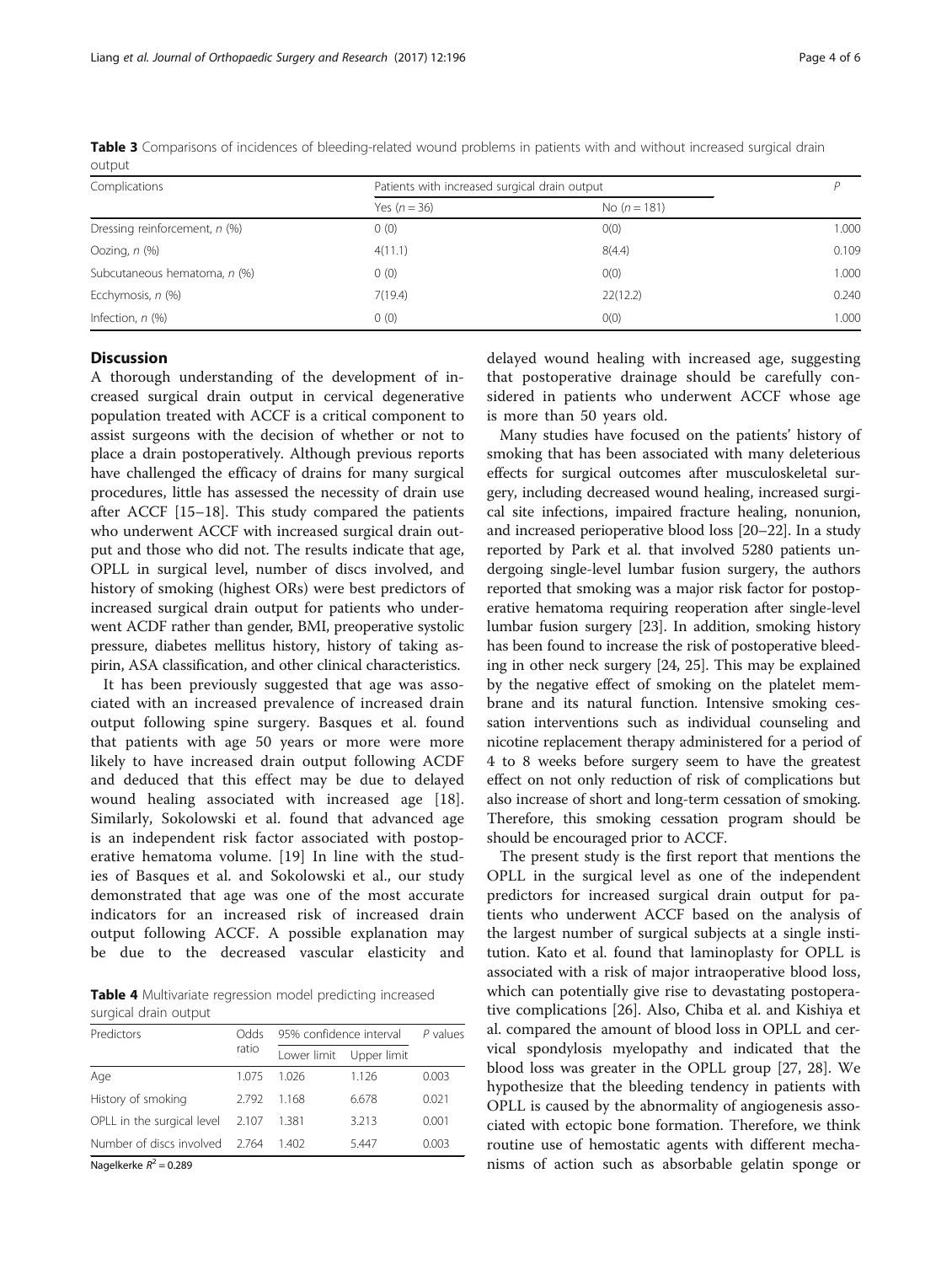<span id="page-4-0"></span>tranexamic acid is of great importance in patients who underwent ACCF and who have OPLL in the surgical level to control perioperative bleeding.

The findings of this study should be viewed after considering the following limitations. Firstly, these data represent the experience at a single institution that is an academic tertiary care center with trainees in the anesthesia, orthopedic, neurosurgical, and nursing departments. Secondly, this study is a retrospective research and the results are compromised as a result of relatively limited sample and nonrandomized design. In addition, while this study describes factors predicting increased drain output, it is still not known what level of drain output can be directly linked to increased risk of clinical complications. Finally, we also acknowledge the limitations introduced by our patients' clinical heterogeneity.

## Conclusion

The risks for increased drain output following ACCF are multifactorial. Multivariate logistic regression analysis suggests that age, history of smoking, OPLL in surgical level, and number of discs involved may be reasonable predictions for an individual likelihood of increased drain output following ACCF. The results of this study suggest that younger patients without a smoking history or OPLL who are undergoing a single-level ACCF are less likely to have increased drain output. Drains may not be necessary in this population, although further research is needed to support this conclusion. It is our hope that thru these predictive measures, the surgeon might be able to improve surgical planning, advise the patient accordingly during the consent-taking process, and apply strategies that would help in reducing the risk of increased drain output from occurring.

#### Acknowledgements

Not applicable.

#### Funding

There is no funding source.

#### Availability of data and materials

The datasets used and analyzed during the current study are available from the corresponding author on reasonable request.

#### Authors' contributions

JH and JL conceived and designed the study. HY and FD collected and analyzed the data. JL and CC made the statistics and have written the manuscript. JL, JH, and CC reviewed and edited the manuscript. All authors read and approved the final manuscript.

#### Ethics approval and consent to participate

Informed consent was obtained from all the individual participants included in the study. The study was conducted according to the Helsinki Declaration (Ethical Principles for Medical Research Involving Human Subjects) and was approved by the ethics committee of Peking Union Medical College Hospital.

#### Consent for publication

We have obtained permission from the participants to use and publish their data with fully informed consent, and the consent form has been signed by every participant.

#### Competing interests

The authors declare that they have no competing interests.

#### Publisher's Note

Springer Nature remains neutral with regard to jurisdictional claims in published maps and institutional affiliations.

#### Author details

<sup>1</sup>Department of Orthorpaedic Surgery, Peking Union Medical College Hospital, No.1 Shuaifuyuan, Dongcheng district, Beijing 100730, People's Republic of China. <sup>2</sup> Department of Spine Union, Hunan Provincial People's Hospital, No.61 Jiefangxi Road, Changsha, Hunan 410005, People's Republic of China. <sup>3</sup>Department of Spine Union, Puyang Anyang Area Hospital, No.260 Dengta Road, Anyang, Henan 455000, People's Republic of China.

## Received: 21 September 2017 Accepted: 9 December 2017 Published online: 28 December 2017

#### References

- 1. Fountas KN, Kapsalaki EZ, Nikolakakos LG, et al. Anterior cervical discectomy and fusion associated complications. Spine (Phila Pa 1976). 2007;32(21): 2310–7. DOI: [10.1097/BRS.0b013e318154c57e](http://dx.doi.org/10.1097/BRS.0b013e318154c57e).
- 2. Holt BT, Parks NL, Engh GA, et al. Comparison of closed-suction drainage and no drainage after primary total knee arthroplasty. Orthopedics. 1997; 20(12):1121–4. discussion 1124–1125
- 3. Kim YH, Cho SH, Kim RS. Drainage versus nondrainage in simultaneous bilateral total knee arthroplasties. Clin Orthop Relat Res. 1998;347:188–93.
- 4. Zhou XD, Li J, Xiong Y, et al. Do we really need closed-suction drainage in total hip arthroplasty? A meta-analysis. Int Orthop. 2013;37(11):2109–18. DOI: [10.1007/s00264-013-2053-8](http://dx.doi.org/10.1007/s00264-013-2053-8).
- 5. Parker MJ, Roberts CP, Hay D. Closed suction drainage for hip and knee arthroplasty. A meta-analysis. J Bone Joint Surg Am. 2004;86-A(6):1146–52.
- 6. González DVA, Slullitel G, Vestri R, et al. No need for routine closed suction drainage in elective arthroplasty of the hip: a prospective randomized trial in 104 operations. Acta Orthop Scand. 2004;75(1):30–3. DOI: [10.1080/](http://dx.doi.org/10.1080/00016470410001708050) [00016470410001708050](http://dx.doi.org/10.1080/00016470410001708050).
- 7. Ritter MA, Keating EM, Faris PM. Closed wound drainage in total hip or total knee replacement. A prospective, randomized study. J Bone Joint Surg Am. 1994;76(1):35–8.
- 8. Lang GJ, Richardson M, Bosse MJ, et al. Efficacy of surgical wound drainage in orthopaedic trauma patients: a randomized prospective trial. J Orthop Trauma. 1998;12(5):348–50.
- 9. Cobb JP. Why use drains?[J]. J Bone Joint Surg Br. 1990;72(6):993–5.
- 10. Blank J, Flynn JM, Bronson W, et al. The use of postoperative subcutaneous closed suction drainage after posterior spinal fusion in adolescents with idiopathic scoliosis. J Spinal Disord Tech. 2003;16(6):508–12.
- 11. Rao SB, Vasquez G, Harrop J, et al. Risk factors for surgical site infections following spinal fusion procedures: a case–control study. Clin Infect Dis. 2011;53(7):686–92. DOI: [10.1093/cid/cir506.](http://dx.doi.org/10.1093/cid/cir506)
- 12. Diab M, Smucny M, Dormans JP, et al. Use and outcomes of wound drain in spinal fusion for adolescent idiopathic scoliosis. Spine (Phila Pa 1976). 2012; 37(11):966–73. DOI: [10.1097/BRS.0b013e31823bbf0b.](http://dx.doi.org/10.1097/BRS.0b013e31823bbf0b)
- 13. Sethi R, Tandon MS, Ganjoo P. Neck hematoma causing acute airway and hemodynamic compromise after anterior cervical spine surgery. J Neurosurg Anesthesiol. 2008;20(1):69–70. DOI: [10.1097/ANA.0b013e318157f749.](http://dx.doi.org/10.1097/ANA.0b013e318157f749)
- 14. Kuhn JE, Graziano GP. Airway compromise as a result of retropharyngeal hematoma following cervical spine injury. J Spinal Disord. 1991;4(3):264–9.
- 15. Kogure K, Node Y, Tamaki T, et al. Indwelling drains are not necessary for patients undergoing one-level anterior cervical fixation surgery. J Nippon Med Sch. 2015;82(3):124–9. DOI: [10.1272/jnms.82.124.](http://dx.doi.org/10.1272/jnms.82.124)
- 16. Samraj K, Gurusamy KS. Wound drains following thyroid surgery. Cochrane Database Syst Rev. 2007;4:CD006099. DOI: [10.1002/14651858.CD006099.pub2](http://dx.doi.org/10.1002/14651858.CD006099.pub2).
- 17. Lee SW, Choi EC, Lee YM, et al. Is lack of placement of drains after thyroidectomy with central neck dissection safe? A prospective, randomized study. Laryngoscope. 2006;116(9):1632–5. DOI: [10.1097/01.mlg.0000231314.86486.be](http://dx.doi.org/10.1097/01.mlg.0000231314.86486.be).